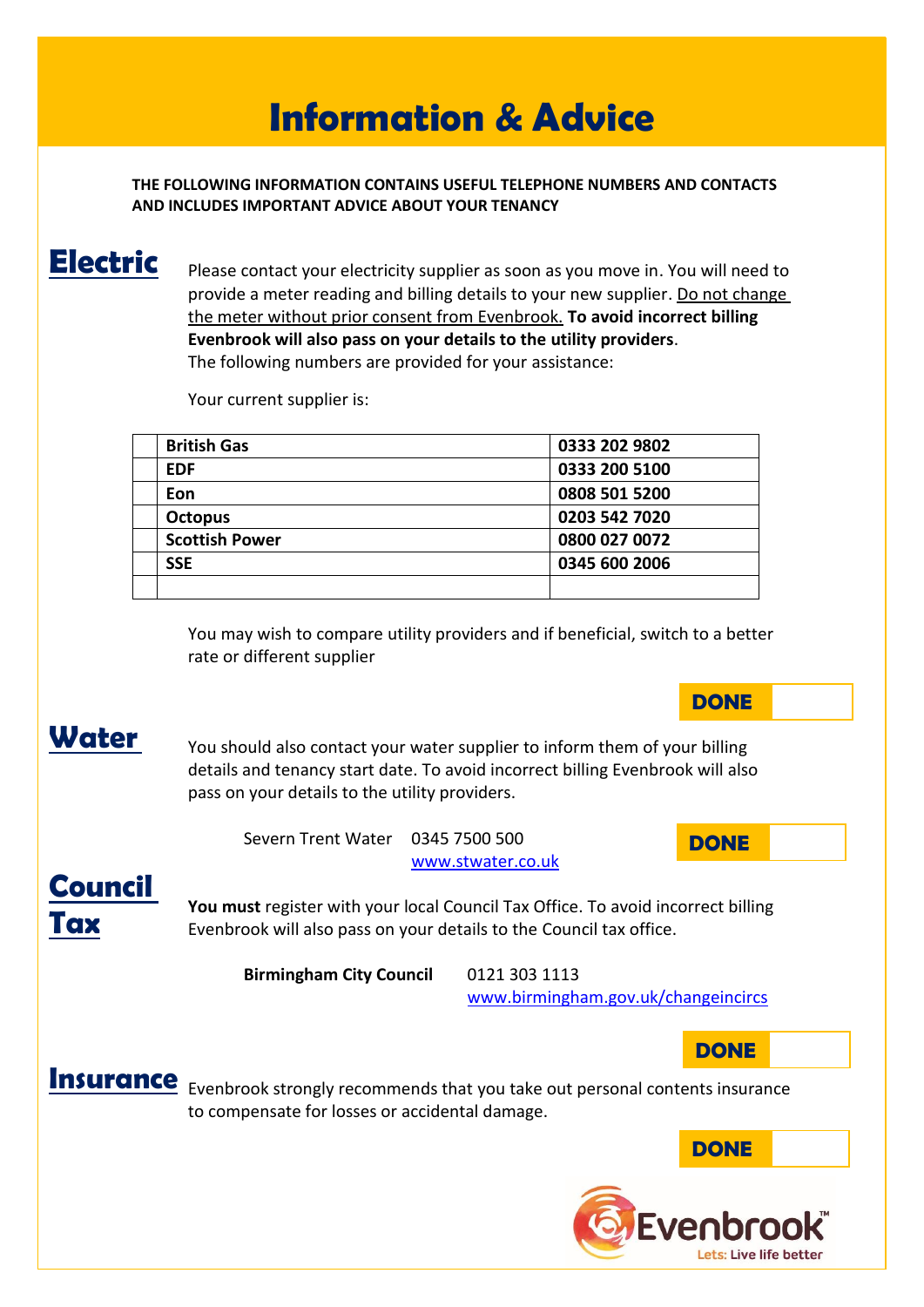#### **1. For future reference please us the following email addresses:**

**[maintenance@evenbrook.co.uk](mailto:maintenance@evenbrook.co.uk) for property maintenance issues [rent@evenbrook.co.uk](mailto:rent@evenbrook.co.uk) for rent and heat payment matters [customerservices@evenbrook.co.uk](mailto:customerservices@evenbrook.co.uk) for non-rent & non-maintenance tenancy related matters eg. notices etc**

The contact number for out of hours EMERGENCY maintenance is available on the evenbrook website – [www.evenbrook.co.uk](http://www.evenbrook.co.uk/)

#### **2. You must not arrange for the electricity meter to be changed to a top up meter.**

- 3. For information, the cold water supply to your property can be shut off by using the stop tap which is a **'T'** shaped handle and in most cases is situated below the hot water cylinder but may be in the bathroom behind W.C. It is important to familiarise yourself with the location so that in the event of a leak you will be able to stop the supply.
- 4. **Please take care not to block the sinks. DO NOT** use **CAUSTIC SODA** or other **HARSH DETERGENTS** to unblock sinks or drains, this can damage the pipes. If you do have a blockage, email [maintenance@evenbrook.co.uk.](mailto:maintenance@evenbrook.co.uk) You may be charged if the blockage is something you have caused.
- 5. **Clothes should not be draped over the central heating radiators/vents or hung visibly** to dry in the balcony areas. Please manage the level of condensation by adequately heating & ventilating your property to avoid mould forming. Open the windows for short periods to ventilate rooms and wipe down surfaces.
- 6. Due to our properties being in large development, **no animals allowed.**

#### **7. Refuse:**

- a. The blocks have refuse chutes. Please ensure large objects are not placed in these chutes as this may cause blockages. **Under no circumstances should rubbish be left on the landings or by the refuse chutes.** Bin stores are located at the bottom of each stairwell, larger items of refuse should be taken to these areas.
- b. Larger items such as household goods should not be dumped on site, your local council may arrange to collect a limited number of items from your property each year. Tel. 0121-303-9944 or visit www.birmingham.gov.uk (£35/collection or £33 if booked online)

#### 8. **Cars must not be parked in pedestrian or grassed areas at any time.**

- a. Large commercial vehicles, vans and caravanettes etc. must not be parked anywhere on site.
- b. All vehicles using the car parks on site must be correctly taxed and licensed. Any vehicle not correctly taxed and licensed is likely to be removed.
- 9. **Externally fixed satellite dishes are not permitted** on any of the properties, Cable TV is available at all sites.
- 10. We ask you to consider the close proximity of your neighbours and therefore, excessive noise levels (including the playing of loud music) will not be tolerated.
- 11. Rent is payable by Standing Order, in advance on **the first day of each month**. Please set up payments with your bank, contact us for bank details and reference.